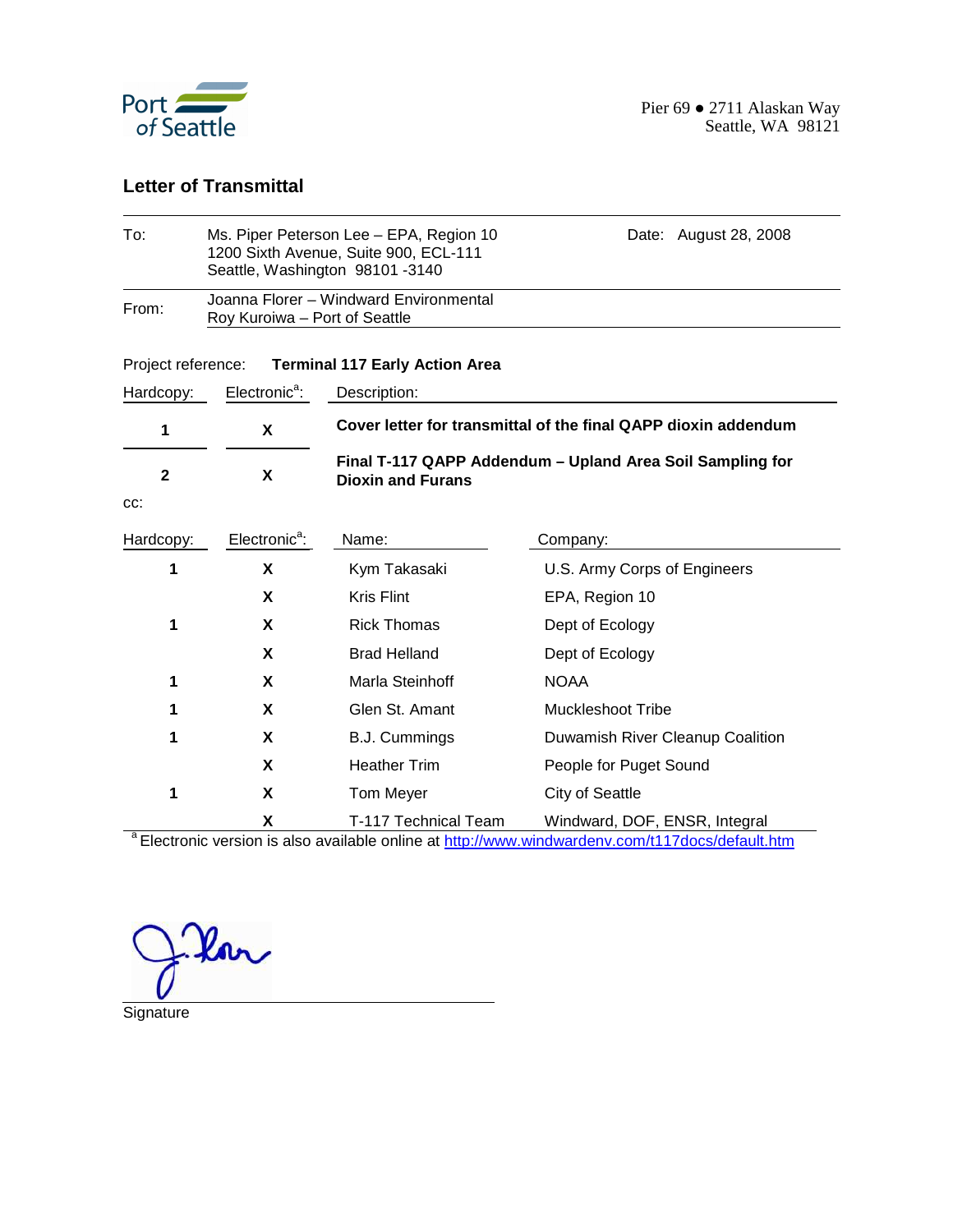

August 28, 2008

Ms. Piper Peterson Lee U.S. Environmental Protection Agency 1200 Sixth Avenue Seattle, Washington 98101

Dear Ms. Peterson Lee:

I am pleased to provide to you the *T-117 QAPP Addendum for Upland Area Soil Sampling for Dioxin and Furans*. This T-117 QAPP addendum addresses details of our proposed supplemental upland soil sampling investigation to determine the presence of dioxin on the T-117 Upland Area. The previous EPA approved *Terminal 117 Upland Investigation QAPP* (Windward and DOF 2006) is referenced, as appropriate, for details that remain unchanged from the initial T-117 Upland Area sampling investigation. We only received one comment, which pertained to sample location SB-56. We collaborated with Rick Thomas at Ecology and addressed this comment.

 Hard copies of this QAPP will be distributed to the individuals indicated on the letter of transmittal, unless requested otherwise. In order to have dioxin and furan results available by September 29th (scheduled date to meet with EPA and the Stakeholders to review and evaluate tier 1 dioxin results from both T-117 Adjacent Streets/Yards and Upland Area) we intend to conduct field work from September 2nd to the 3rd. To this end, we respectfully request your approval of the attached document by close of business on Friday, August 29, 2008.

Please feel free to contact me at 206.728.3814 (Kuroiwa.R@portseattle.org) if you have any questions.

Sincerely,

ayka

Roy Kuroiwa Project Coordinator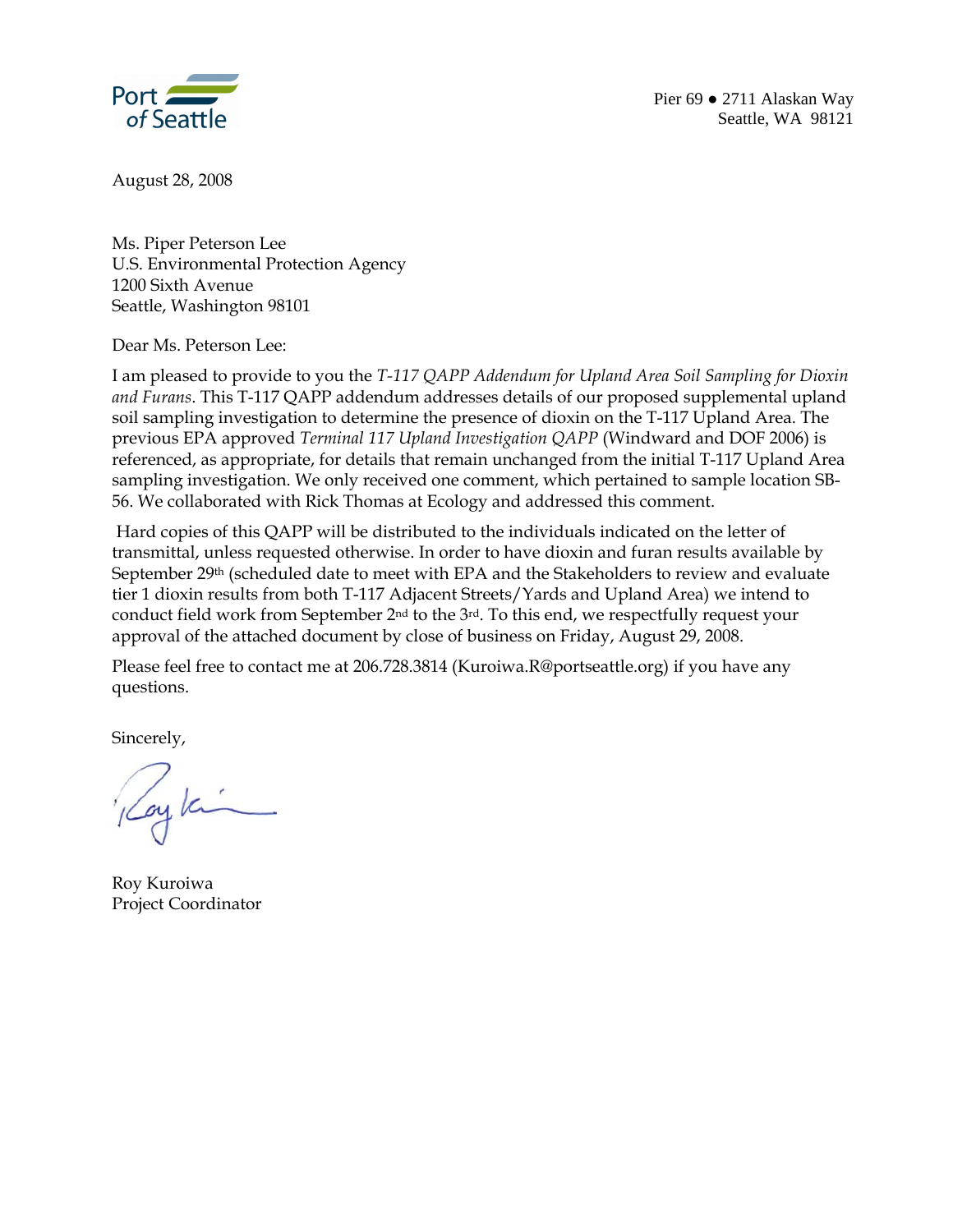Lower Duwamish Waterway Superfund Site Terminal 117 Early Action Area

# **T-117 QUALITY ASSURANCE PROJECT PLAN ADDENDUM –UPLAND AREA SOIL SAMPLING FOR DIOXIN AND FURANS**

**Prepared for**:

**The Port of Seattle and The City of Seattle** 

**For submittal to: US Environmental Protection Agency, Region 10**  1200 Sixth Avenue Seattle, WA 98101

**August 28, 2008** 

**Prepared by:** 

200 West Mercer Street, Suite 401 Seattle, Washington • 98119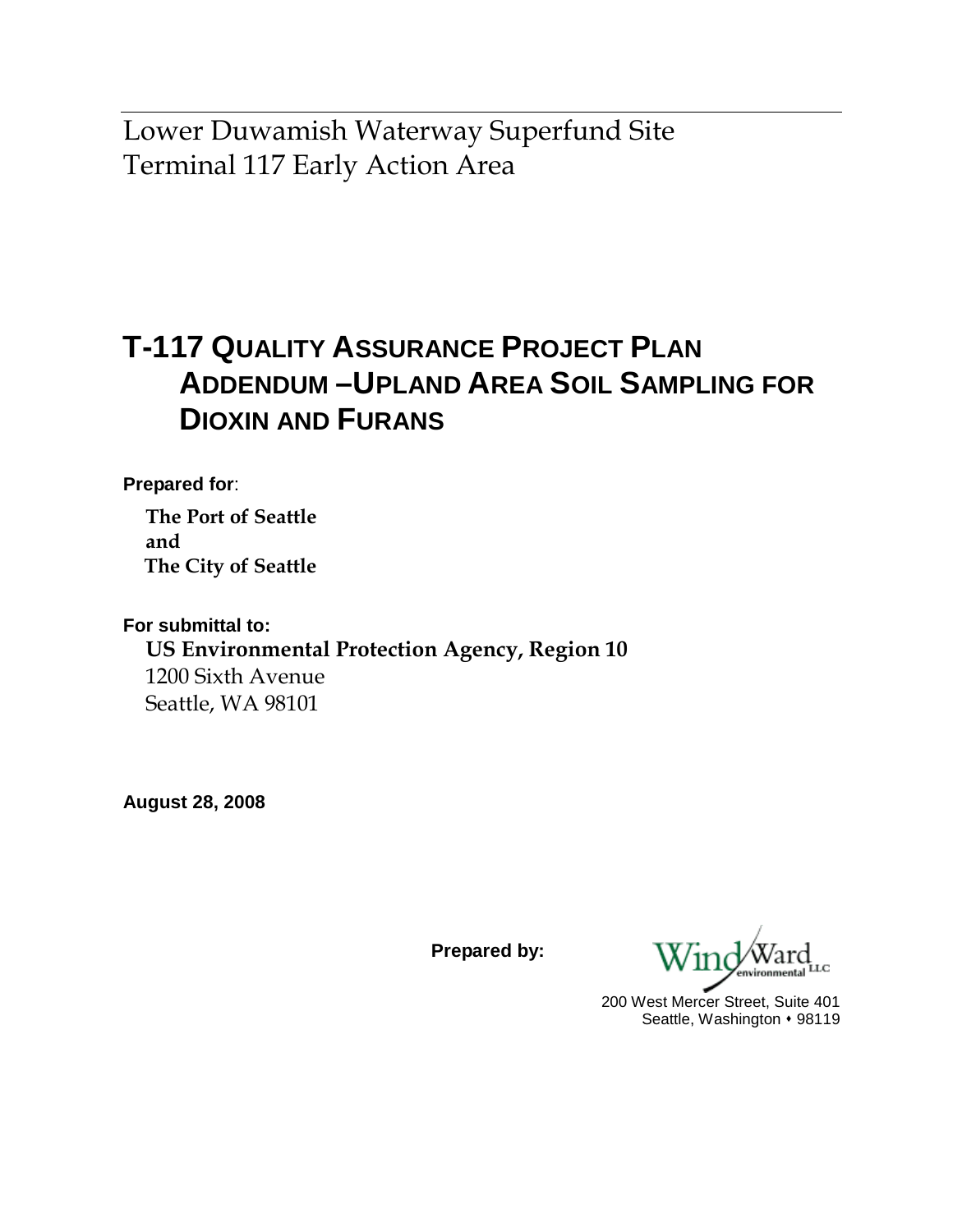## **Table of Contents**

|              | <b>List of Tables and Maps</b>                                                                                                                                                                                                                                                                      |                                                                              |
|--------------|-----------------------------------------------------------------------------------------------------------------------------------------------------------------------------------------------------------------------------------------------------------------------------------------------------|------------------------------------------------------------------------------|
|              | <b>Acronyms</b>                                                                                                                                                                                                                                                                                     | ij                                                                           |
| 1            | <b>Introduction</b>                                                                                                                                                                                                                                                                                 | 1                                                                            |
| $\mathbf{2}$ | <b>Project Management</b><br>PROJECT ORGANIZATION AND TEAM MEMBER RESPONSIBILITIES<br>2.1<br>PROBLEM DEFINITION AND BACKGROUND<br>$2.2\phantom{0}$<br>PROJECT/TASK DESCRIPTION AND SCHEDULE<br>2.3<br>SPECIAL TRAINING REQUIREMENTS/CERTIFICATION<br>2.4<br><b>DOCUMENTATION AND RECORDS</b><br>2.5 | $\mathbf{2}$<br>$\overline{2}$<br>$\overline{2}$<br>$\overline{2}$<br>3<br>3 |
| 3            | <b>Data Generation and Acquisition</b><br><b>SAMPLING DESIGN</b><br>3.1<br>3.2 SAMPLING METHODS<br>Field collection methods<br>3.2.1<br>3.2.2 Location and sample IDs<br>Field quality assurance/quality control<br>3.2.3<br>3.3<br><b>ANALYTICAL METHODS</b>                                       | 3<br>3<br>8<br>8<br>8<br>9<br>9                                              |
| 4<br>5<br>6  | <b>Assessment and Oversight</b><br>Data validation and Usability                                                                                                                                                                                                                                    | 11<br>11<br>11                                                               |
|              | <b>References</b>                                                                                                                                                                                                                                                                                   |                                                                              |

### **List of Tables and Maps**

| Table 3-1. | Supplemental soil sampling location and rationale          | 5  |
|------------|------------------------------------------------------------|----|
| Map 3-1    | T-117 proposed supplemental upland soil sampling locations | 7  |
| Table 3-2. | Sample containers for chemical analyses                    | 8  |
| Table 3-3. | Data quality indicators for sediment analyses              | 10 |

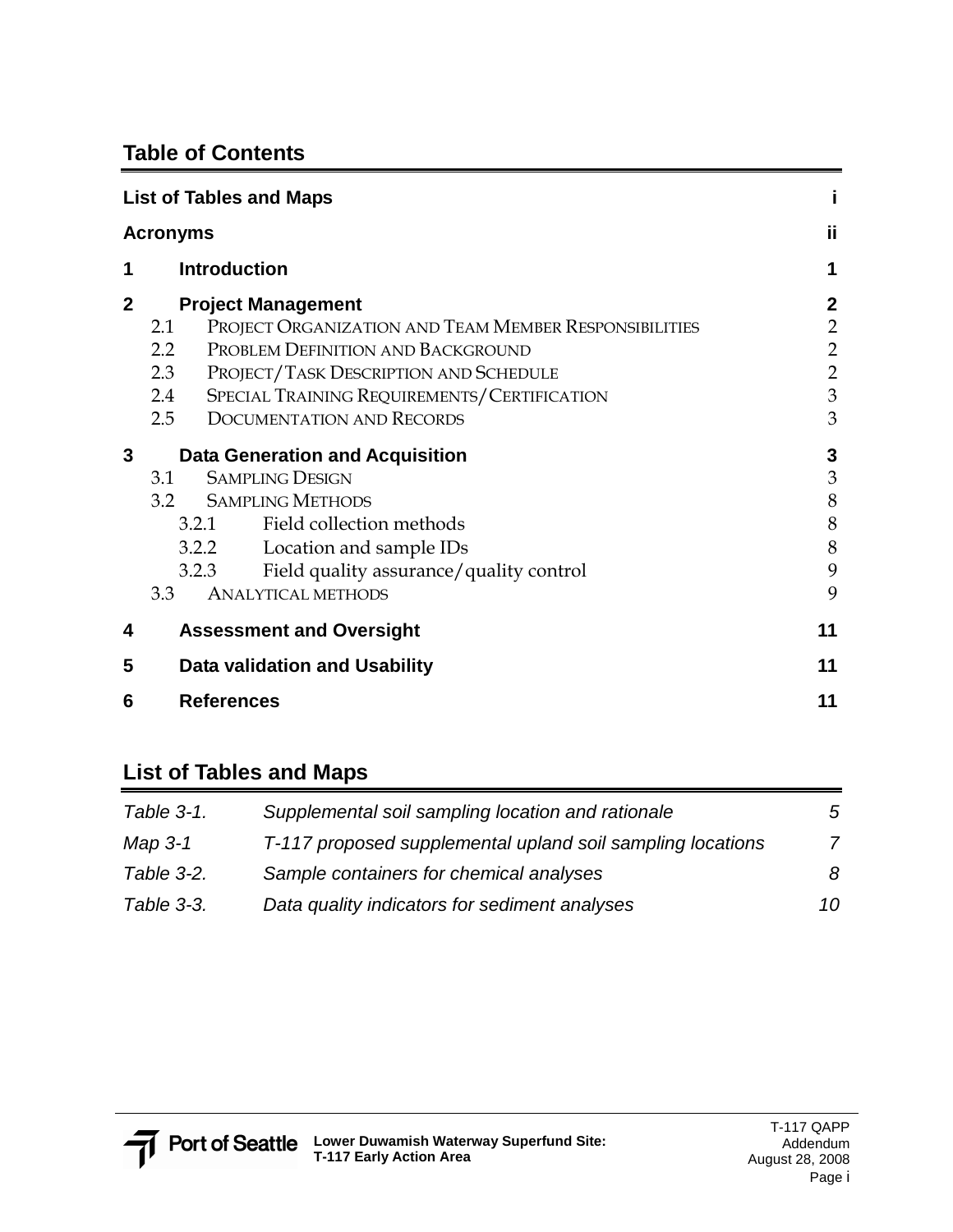## **Acronyms**

| <b>Acronym</b> | Definition                                                |
|----------------|-----------------------------------------------------------|
| <b>ARI</b>     | Analytical Resources, Inc.                                |
| AP             | <b>Analytical Perspectives</b>                            |
| <b>ASAOC</b>   | Agreement and Order on Consent                            |
| <b>City</b>    | City of Seattle                                           |
| <b>cPAH</b>    | carcinogenic polycyclic aromatic hydrocarbons             |
| <b>COCs</b>    | contaminants of concern                                   |
| <b>DQI</b>     | data quality indicator                                    |
| <b>EAA</b>     | early action area                                         |
| EE/CA          | <b>Engineering Evaluation/Cost Analysis</b>               |
| <b>EPA</b>     | <b>US Environmental Protection Agency</b>                 |
| <b>ERA</b>     | <b>Ecological Risk Assessment</b>                         |
| <b>FS</b>      | Feasibility Study                                         |
| <b>HHRA</b>    | Human Health Risk Assessment                              |
| <b>LDW</b>     | Lower Duwamish Waterway                                   |
| <b>NTCRA</b>   | Non-Time Critical Removal Action                          |
| <b>PCBs</b>    | polychlorinated biphenyls                                 |
| <b>PAHs</b>    | polycyclic aromatic hydrocarbons                          |
| QA/QC          | quality assurance/quality control                         |
| QAPP           | quality assurance project plan                            |
| R <sub>l</sub> | Remedial Investigation                                    |
| $T-117$        | Terminal 117                                              |
| <b>TPH</b>     | total petroleum hydrocarbons                              |
| <b>TPH-Dx</b>  | total petroleum hydrocarbons - diesel and motor oil range |
| Windward       | Windward Environmental LLC                                |

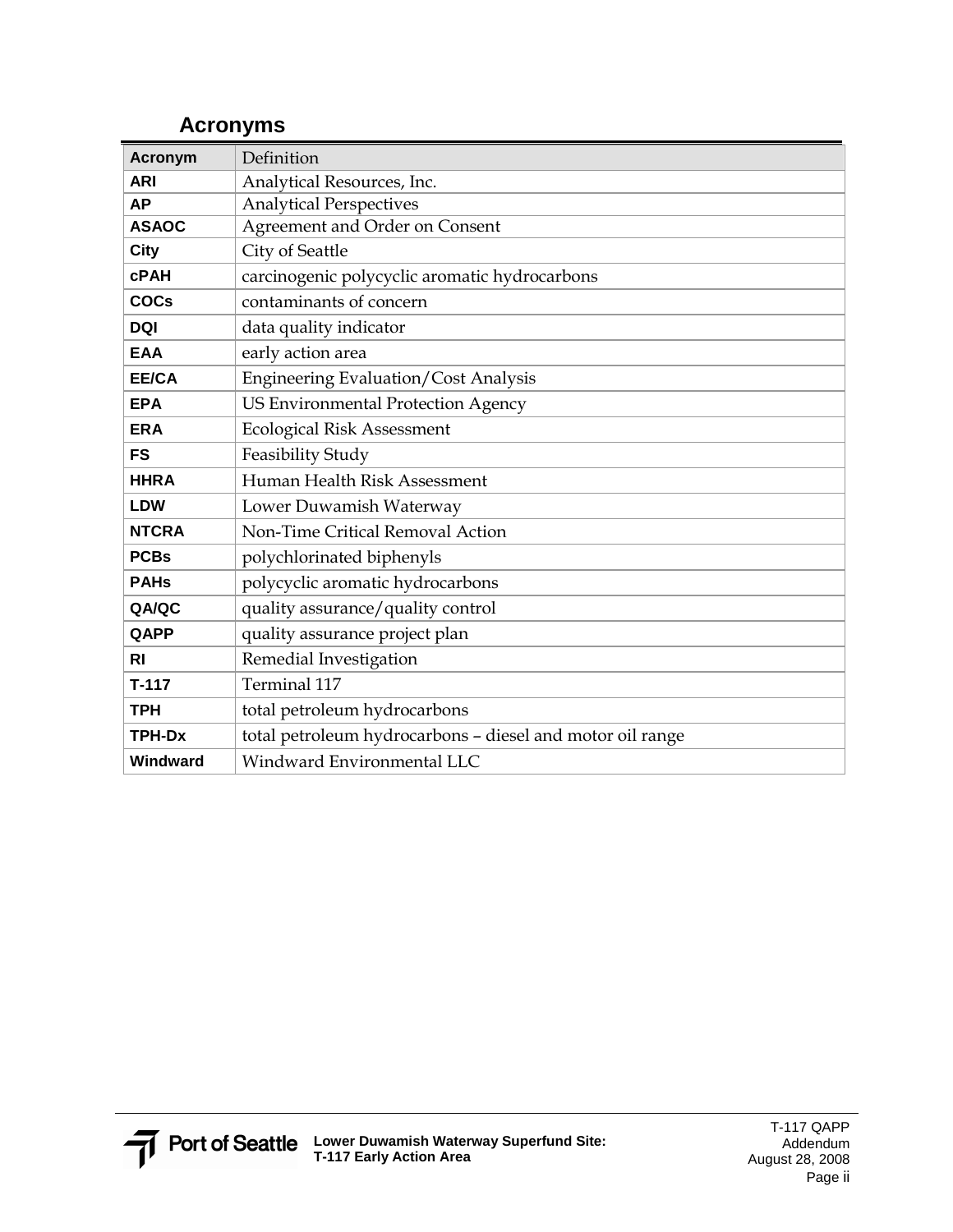### **Title and Approval Page: Terminal 117 Early Action Area Quality Assurance Project Plan**

| Windward Project Manager   |                    |      |
|----------------------------|--------------------|------|
|                            | Joanna Florer      | Date |
| <b>Windward QA Manager</b> |                    |      |
|                            | Marina Mitchell    | Date |
| <b>EPA Project Manager</b> |                    |      |
|                            | Piper Peterson Lee | Date |
| EPA QA Manager             |                    |      |
|                            | Ginna Grepo-Grove  | Date |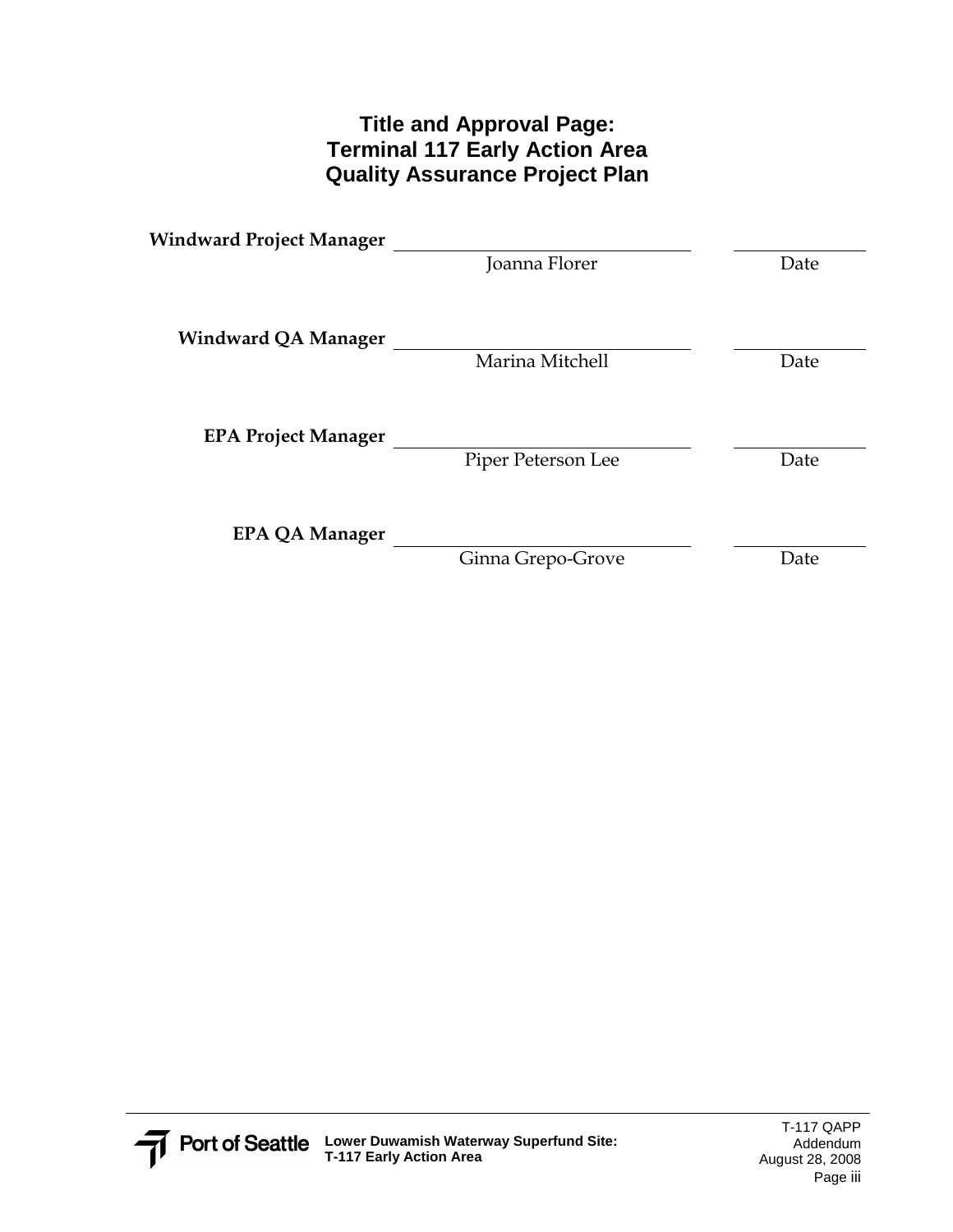## **1 Introduction**

This quality assurance project plan (QAPP) addendum provides guidance to field and laboratory personnel for the acquisition and analysis of soil samples to be obtained in the Terminal 117 (T-117) Upland Area portion of the T-117 Early Action Area (EAA). The purpose of this work is to evaluate the presence and concentrations of dioxin and furans in the T-117 Upland Area for the Non-Time Critical Removal Action (NTCRA). The results of this dioxin and furan evaluation may be incorporated into the revised EE/CA or during design to specifically address the presence of dioxin and furan in the EAA, if necessary. This proposed work is being coordinated with the City's effort to perform additional dioxin-related sampling in the Adjacent Streets Area of the T-117 EAA (Integral 2008a). The specific objectives of this work are to:

- Evaluate the presence and concentrations of dioxins and furans at select locations within the T-117 Upland (terminal) Area.
- Evaluate the potential for polychlorinated biphenyl (PCB) contaminated bank soil to have been a potential source of dioxins and furans to the sediment
- Examine the co-location of dioxin and furan concentrations with PCBs at select locations and depths with varying concentrations of PCBs (from non-detected to the highest found in the T-117 Upland Area).
- Provide an initial indication of whether the upland soil removal boundaries to address PCBs and other T-117 Upland COCs presented in the Draft Revised EE/CA (Windward et al. 2008) will be sufficient to also address dioxins and furans, should they be identified as an Upland Area issue at the T-117 EAA.
- Obtain information on dioxins and furans for purposes of future waste profiling as may be needed during design and implementation of the NTCRA.
- Find the bottom excavation depth based on the PCB action level of 1 mg/kg at two locations in the T-117 Upland Area where a vertical extent was not previously defined.

The purpose and objectives of the initial T-117 Upland Area investigation of the T-117 EAA and background information about the site can be found in the original QAPP (Windward and DOF 2006). This T-117 QAPP addendum addresses details that are specific to this supplemental upland soil sampling investigation. The Upland Investigation QAPP (Windward and DOF 2006) is referenced, as appropriate, for details that remain unchanged from the initial T-117 Upland Area sampling investigation.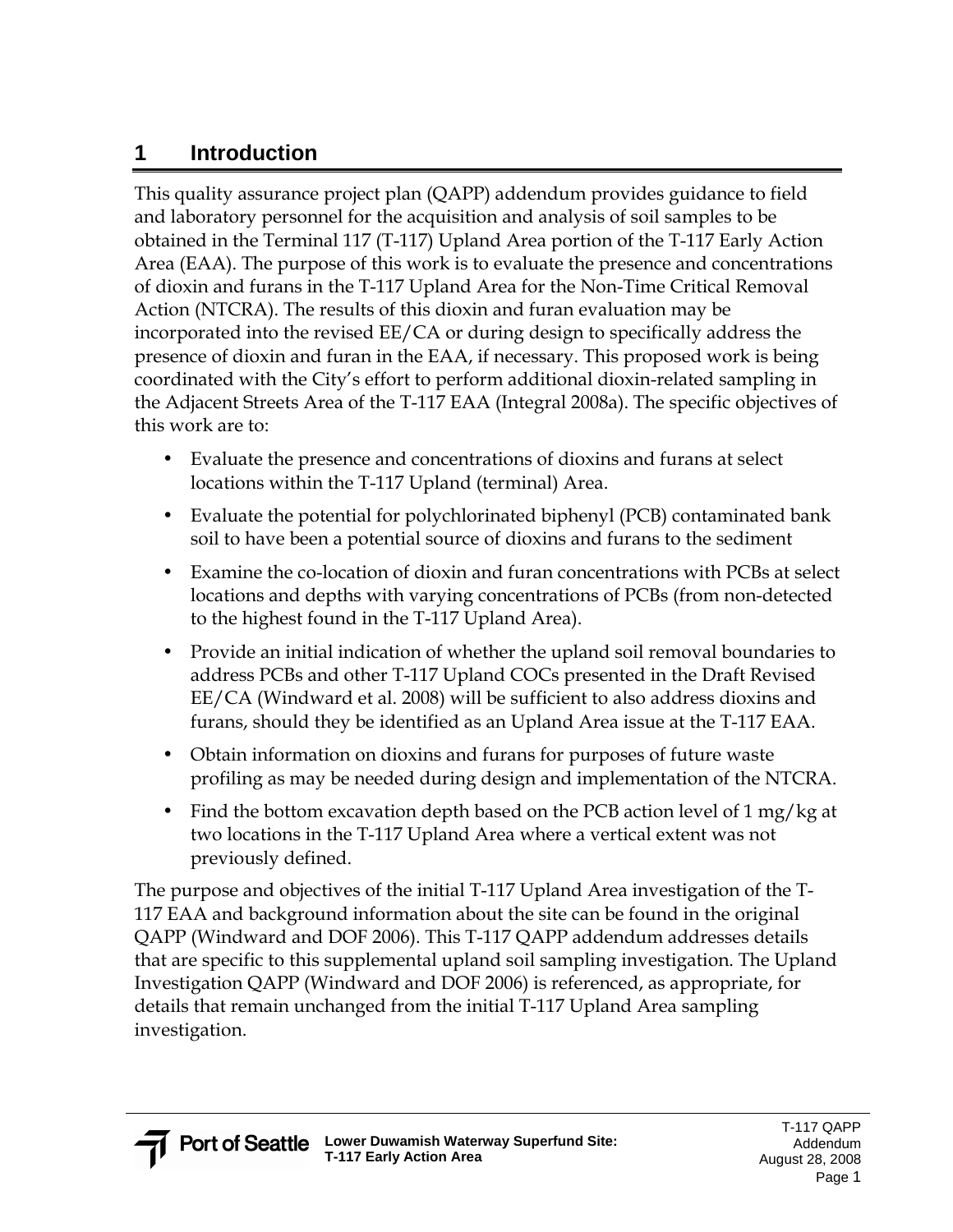## **2 Project Management**

## **2.1 PROJECT ORGANIZATION AND TEAM MEMBER RESPONSIBILITIES**

Soil sampling will be performed by ENSR and Windward Environmental LLC (Windward) with assistance from Cascade Drilling Inc. (or equally qualified), which will provide the hollow-stem auger drill, rig and operator. Analytical Resources, Inc. (ARI) and Analytical Perspectives (AP) will perform chemical analyses of the samples. Additional details on project organization and team member responsibilities can be found in the Upland Investigation QAPP (Windward and DOF 2006).

## **2.2 PROBLEM DEFINITION AND BACKGROUND**

As part of the City's source tracing program for the LDW (Herrera 2004), two samples from the Adjacent Streets portion of the T-117 EAA were analyzed for dioxin and furan congeners. The samples included one street dust sample collected at the intersection of Dallas Avenue S and 16th Avenue S (within the Adjacent Streets portion of the T-117 EAA) and a sample collected from an oil-water separator located on the Basin Oil property. Analytical results from this sampling program were recently compiled and reviewed by the City (Integral 2008b). The dioxin concentration for the street dust and the settling tank, expressed as the toxic equivalent (TEQ) concentration of 2,3,7,8-tetrachlorodibenzo-*p*-dioxin (TCDD), was 90.5 ng/kg and 15.2 ng/kg, respectively.

The City is conducting a follow-up dioxin sampling program for the EAA streets and adjacent yards. The Port and the City, in coordination with EPA, are conducting this supplemental dioxin sampling program for the T-117 Upland Area to supplement the City's dioxin sampling program, to address the specific objectives provided above in Section 1 (Introduction).

## **2.3 PROJECT/TASK DESCRIPTION AND SCHEDULE**

Soil chemistry data will be generated to evaluate the presence of dioxin and furans in the T-117 Upland Area. Field sampling will be initiated immediately following EPA's approval of this QAPP addendum. The laboratories will provide the chemical analysis results within three weeks following the delivery of the samples. Preliminary (i.e., un-validated) data will be immediately reviewed with EPA, and validated within three weeks of receiving data packages from the laboratories. Results will be presented to EPA in a data report two weeks after Windward's receipt of validated data.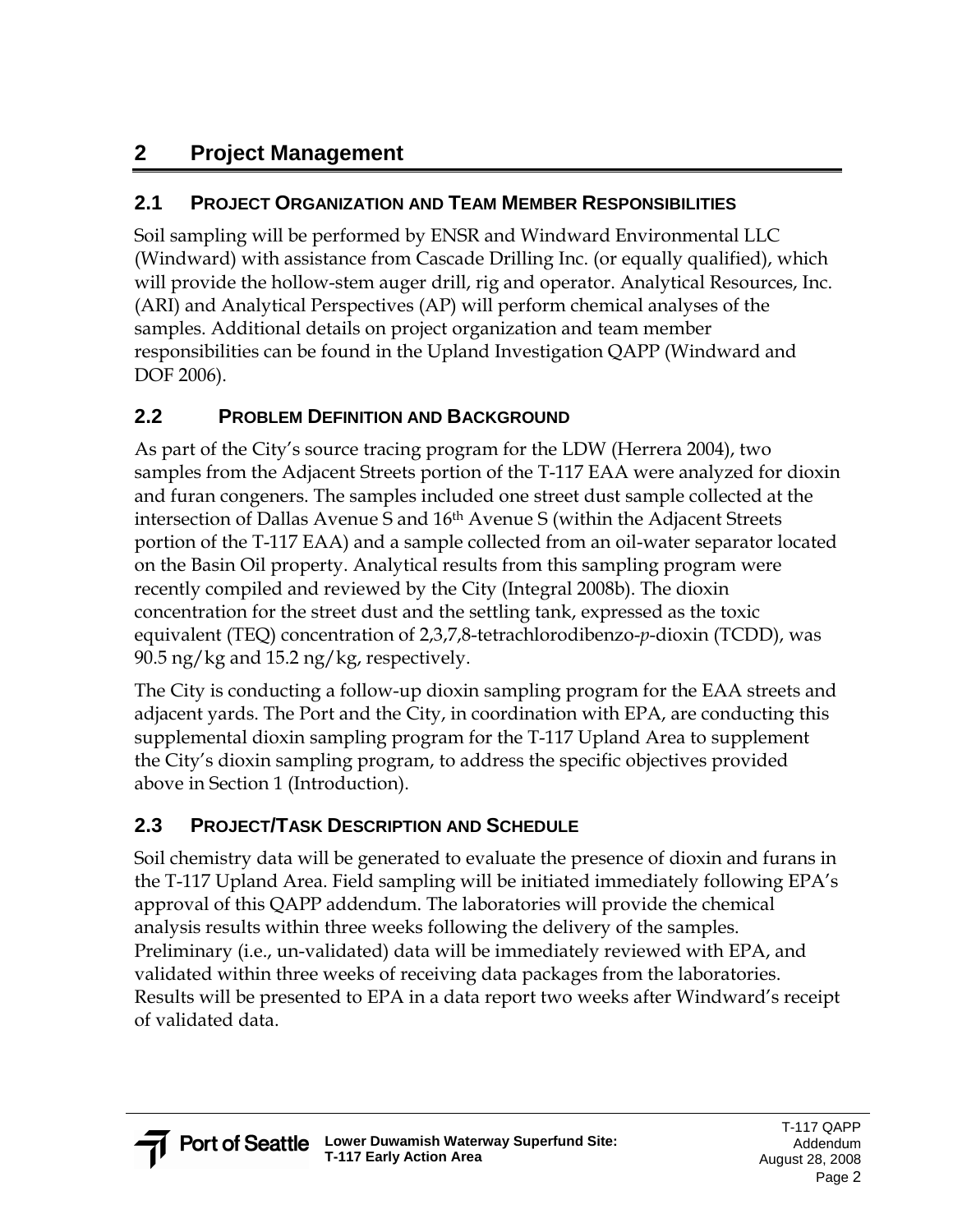## **2.4 SPECIAL TRAINING REQUIREMENTS/CERTIFICATION**

Training requirements for personnel participating in sample collection can be found in the Upland Investigation QAPP (Windward and DOF 2006). The site health and safety plan remains in effect for this sampling effort.

## **2.5 DOCUMENTATION AND RECORDS**

The results of this field effort, including the data validation report, will be presented in a data report, and these results will also be included in the revised EE/CA. Procedures for documenting field observations, laboratory records, and data reduction can be found in the Upland Investigation QAPP (Windward and DOF 2006).

# **3 Data Generation and Acquisition**

This section presents sampling design and sampling methods. Details regarding decontamination procedures, field-generated waste disposal, sample handling and custody, analytical methods requirements, quality assurance/quality control, instrument/equipment testing, inspection and maintenance requirements, instrument calibration and frequency, inspection/acceptance requirements for supplies and consumables, and data management can be found in the Upland Investigation QAPP (Windward and DOF 2006).

## **3.1 SAMPLING DESIGN**

The objectives of this supplemental T-117 Upland Area soil investigation are listed in Section 1 (Introduction). The primary focus is to determine the presence of dioxin and furan within the T-117 Upland Area.

To meet these objectives, twenty-three soil samples will be collected from eight locations shown on Map 3-1. Table 3-1 describes how each sample location will be used to meet one or more of the sampling program objectives. All soil samples will be analyzed for dioxin and furans, PCBs, polycyclic aromatic hydrocarbons (PAHs), total petroleum hydrocarbons (TPH) in the diesel and motor oil ranges, and total solids. Samples will be collected at continuous 1.5ft intervals in the shallow (i.e.,< 5ft) intervals at each location to evaluate the presence of dioxin an furans as well as the co-location with various PCB concentration and other T-117 COCs. At two locations, SB-59 and SB-60, samples will be collected from 1.5 ft intervals collected on 2.5 ft centers at depth (i.e., >10ft) in order to re-evaluate PCB concentrations at depth and find a bottom depth with PCB concentrations less than 1 mg/kg. At all locations a sample will be collected from the anticipated excavation depth and archived for potential dioxin and furan analyses depending on the results of the shallow intervals. No samples will be collected from intervals between shallow intervals and the intervals collected at depth since soil in at that depth has already been characterized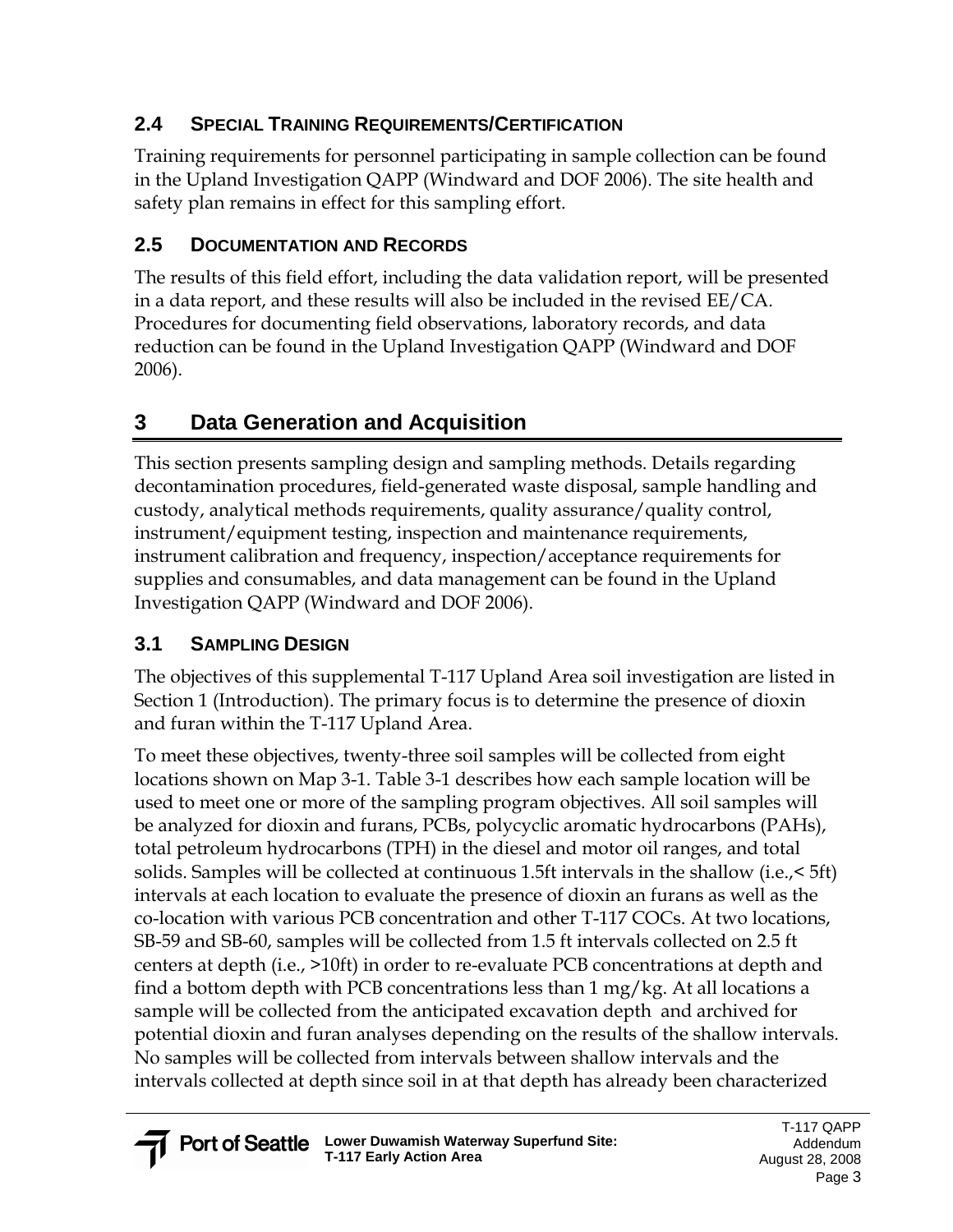and will be removed requiring no further evaluation at this time. If this investigation indicates that dioxin and furans are T-117 Upland Area COCs, additional investigation may be required. After the conclusion of this field study and analyses, a data report will be provided to EPA. Any updates or revisions to the current draft Revised EE/CA and proposed removal boundaries will be evaluated and decided subsequent to this study.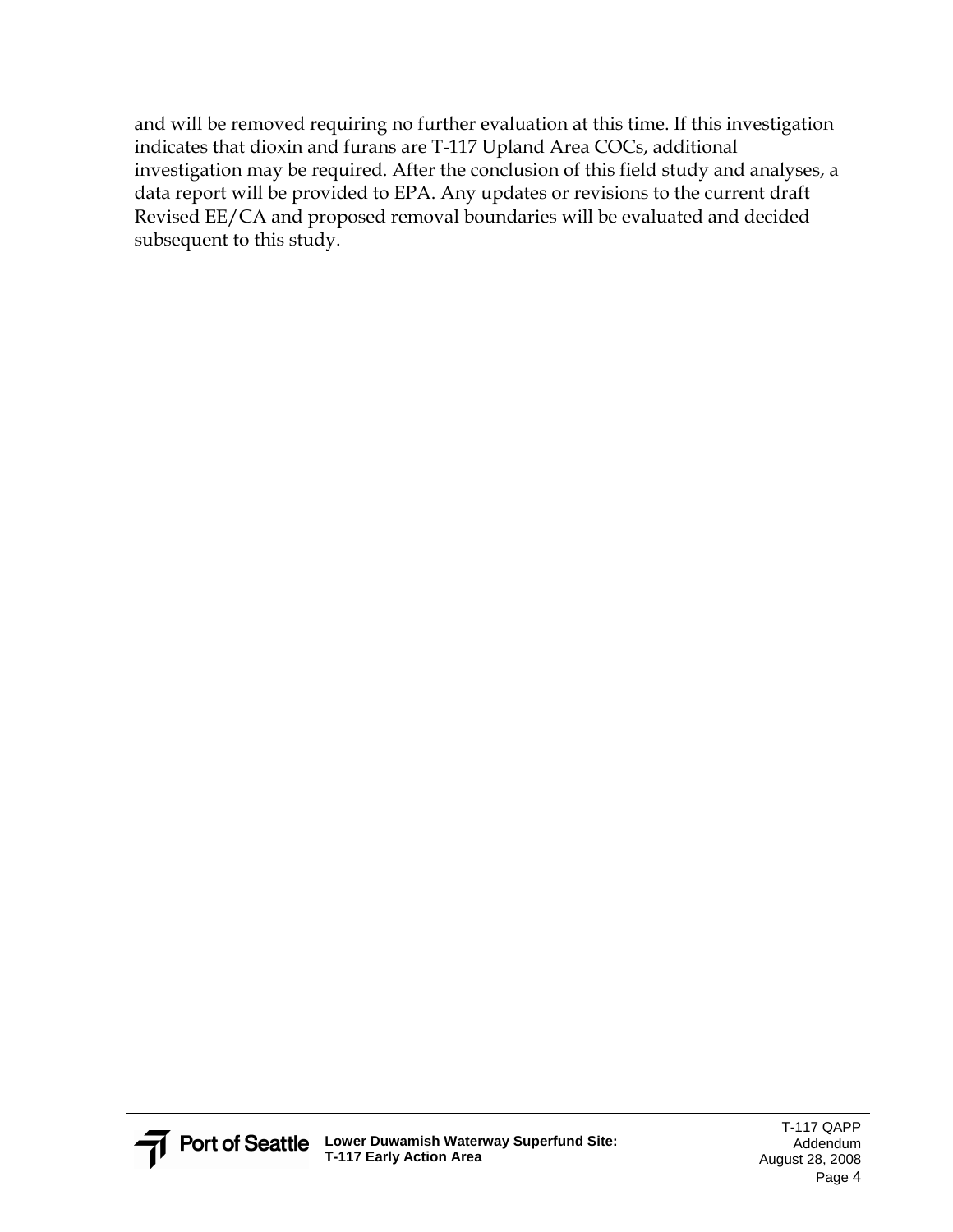| MAPID <sup>a</sup> | <b>EASTING</b> | <b>NORTHING</b> | <b>EXCAVATION</b><br><b>DEPTH</b><br>(FT) | <b>SAMPLE</b><br><b>INTERVALS</b> <sup>b</sup><br>(FT) | <b>ANALYSES</b>               | <b>RATIONALE</b>                                                                                                                                                                             |
|--------------------|----------------|-----------------|-------------------------------------------|--------------------------------------------------------|-------------------------------|----------------------------------------------------------------------------------------------------------------------------------------------------------------------------------------------|
| <b>SB53</b>        | 1275125        | 195679          | none                                      | $0.5 - 2.0$                                            | PCBs, PAH,<br>TPH, and        | Area likely used for storage over the years with low PCB<br>concentration (< 1 mg/kg), not designated for excavation                                                                         |
|                    |                |                 |                                           |                                                        | D/F                           | Evaluate dioxin/furan concentration in the vicinity of a previous<br>location determined to have low PCB concentration                                                                       |
|                    |                |                 |                                           | $0 - 1.5$<br>$1.5 - 3.0$                               | PCBs, PAH,<br>TPH, and        | Evaluate dioxins and furans concentrations along the bank at an<br>area with high PCB concentrations (730 mg/kg)                                                                             |
| <b>SB54</b>        | 1275228        | 195737          | 8                                         |                                                        | D/F                           | If necessary, evaluate if the vertical removal boundary is sufficient                                                                                                                        |
|                    |                |                 |                                           | $Z: 7.5 - 9.0^*$                                       | Archive D/F                   | to address dioxin and furans                                                                                                                                                                 |
| <b>SB55</b>        | 1275334        | 195685          | 12                                        | $0 - 1.5$<br>$1.5 - 3.0$                               | PCBs, PAH,<br>TPH, and        | Evaluate dioxins and furans concentrations along the bank at a<br>location with high PCB concentrations (530 mg/kg)                                                                          |
|                    |                |                 |                                           |                                                        | D/F                           | If necessary, evaluate if the vertical removal boundary is sufficient                                                                                                                        |
|                    |                |                 |                                           | $Z: 11.5 - 13.0*$                                      | Archive D/F                   | to address dioxin and furans                                                                                                                                                                 |
|                    | 1275335        | 195443          | none                                      | $0.5 - 2.0$                                            | PCBs, PAH,<br>TPH, and        | Area within vicinity of former manufacturing plant with low PCB<br>concentration (< 1 mg/kg), not designated for excavation                                                                  |
| <b>SB56</b>        |                |                 |                                           |                                                        | D/F                           | Evaluate dioxins and furans concentrations in the vicinity of a<br>previous location determined to have low PCB concentrations                                                               |
|                    |                |                 |                                           | $2.0 - 3.5**$<br>$3.5 - 5.0**$                         |                               | Fill a spatial data gap and evaluate PCB concentrations at depth.                                                                                                                            |
|                    |                |                 |                                           |                                                        | <b>PCBs</b><br>Archive D/F    | If necessary, evaluate if the vertical removal boundary is sufficient<br>to address dioxin and furans after appropriate Z depth has been<br>determined                                       |
| <b>SB57</b>        | 1275463        | 195508          | 9                                         | $0 - 1.5$<br>$1.5 - 3.0$                               | PCBs, PAH,<br>TPH, and<br>D/F | Evaluate dioxins and furans concentrations along the bank at a<br>location with high PCB concentrations (400 mg/kg)<br>If necessary, evaluate if the vertical removal boundary is sufficient |
|                    |                |                 |                                           | $Z: 8.5 - 10.0*$                                       | Archive D/F                   | to address dioxin and furans                                                                                                                                                                 |

**Table 3-1. Supplemental soil sampling location and rationale**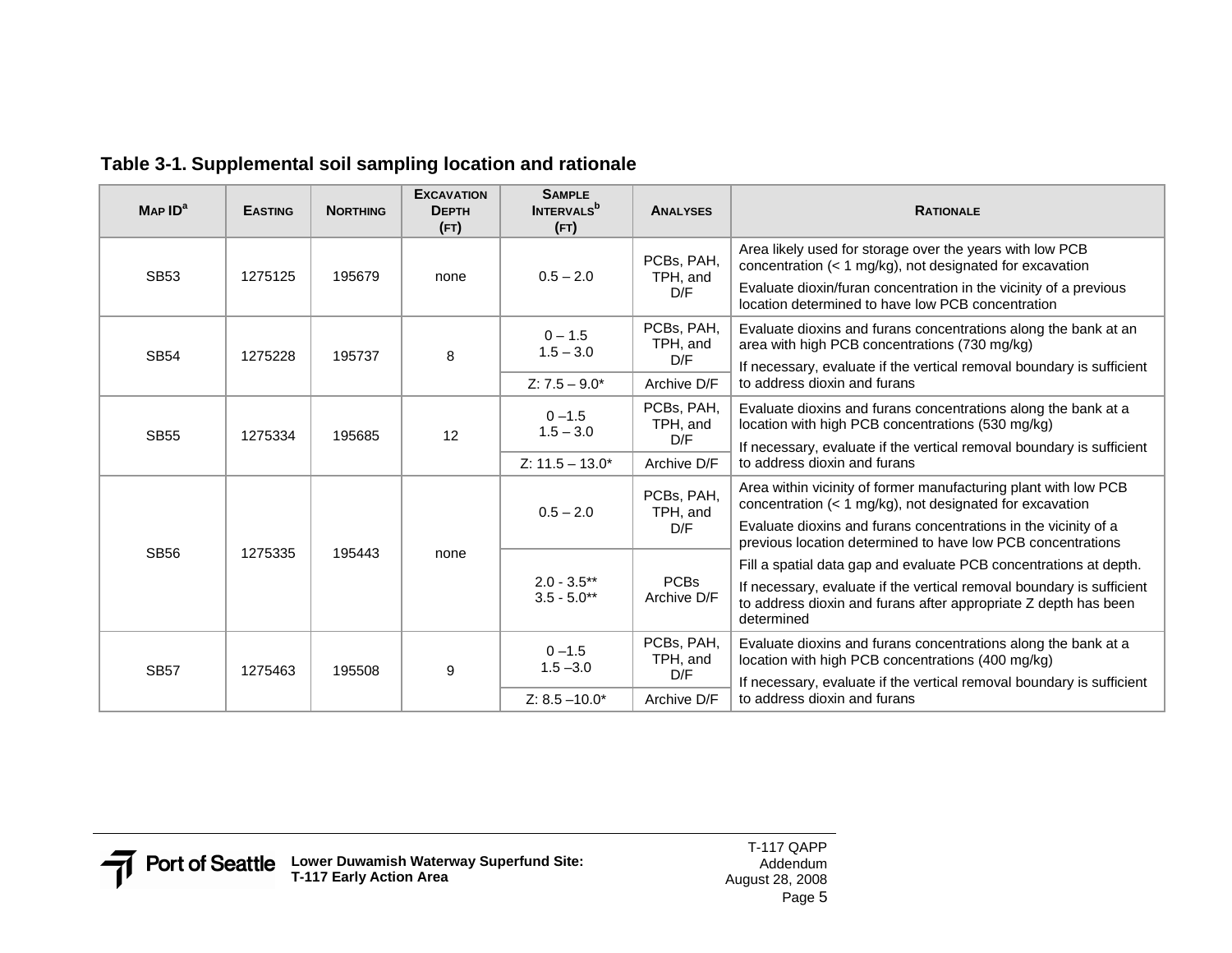| MAPID <sup>a</sup> | <b>EASTING</b> | <b>NORTHING</b> | <b>EXCAVATION</b><br><b>DEPTH</b><br>(FT) | <b>SAMPLE</b><br><b>INTERVALS</b> <sup>b</sup><br>(FT) | <b>ANALYSES</b>                                                                                              | <b>RATIONALE</b>                                                                                                                                                                               |                                                                                                           |
|--------------------|----------------|-----------------|-------------------------------------------|--------------------------------------------------------|--------------------------------------------------------------------------------------------------------------|------------------------------------------------------------------------------------------------------------------------------------------------------------------------------------------------|-----------------------------------------------------------------------------------------------------------|
|                    | 1275310        | 195388          | 4                                         | $0.5 - 2.0$<br>$2.0 - 3.5$                             | PCBs, PAH,<br>TPH, and<br>D/F                                                                                | Area near perimeter of T-117 Upland and within vicinity of former<br>manufacturing plant with elevated PCB concentration<br>(62 mg/kg) at the surface                                          |                                                                                                           |
| <b>SB58</b>        |                |                 |                                           | $3.5 - 5.0*$                                           | Archive D/F                                                                                                  | Evaluate dioxins and furans concentrations at continuous depth<br>intervals at a location with high PCB concentrations near the<br>surface and decreasing with depth                           |                                                                                                           |
|                    |                |                 |                                           |                                                        |                                                                                                              | If necessary, evaluate if the vertical removal boundary is sufficient<br>to address dioxin and furans                                                                                          |                                                                                                           |
|                    | 1275381        | 195336          | 16                                        | PCBs, PAH,<br>$0.5 - 2.0$<br>TPH, and<br>$2.0 - 3.5$   | Evaluate dioxins and furans concentrations at a location with the<br>highest PCB concentration (4,200 mg/kg) |                                                                                                                                                                                                |                                                                                                           |
| <b>SB59</b>        |                |                 |                                           |                                                        | D/F                                                                                                          | Re-evaluate PCB concentrations at depth and find a bottom depth<br>with PCB concentrations $<$ 1 mg/kg.                                                                                        |                                                                                                           |
|                    |                |                 |                                           | $15.0 - 16.5***$<br>$17.5 - 19.0**$                    | <b>PCBs</b><br>Archive D/F                                                                                   | If necessary, evaluate if the vertical removal boundary is sufficient<br>to address dioxin and furans after appropriate Z depth has been<br>determined                                         |                                                                                                           |
|                    |                | 195340          | 14                                        |                                                        | $0.5 - 2.0$<br>$2.0 - 3.5$                                                                                   | PCBs, PAH,<br>TPH, and                                                                                                                                                                         | Evaluate dioxins and furans concentrations at a location with the<br>high PCB concentration (1,100 mg/kg) |
|                    |                |                 |                                           | $3.5 - 5.0$                                            | D/F                                                                                                          | Re-evaluate PCB concentrations at depth and find a bottom depth                                                                                                                                |                                                                                                           |
| <b>SB60</b>        | 1275502        |                 |                                           | $12.5 - 14***$<br>$15.0 - 16.5$ **<br>$17.5 - 19.0**$  | <b>PCBs</b><br>Archive D/F                                                                                   | with PCB concentrations $<$ 1 mg/kg.<br>If necessary, evaluate if the vertical removal boundary is sufficient<br>to address dioxin and furans after appropriate Z depth has been<br>determined |                                                                                                           |

Horizontal datum = Washington State Plane North, NAD83, US survey ft

\* Sample will be archive depending on the dioxin and furan results of the shallow intervals.

\*\* Sample will be analyzed for PCBs only and archived for dioxin and analyzed if necessary

<sup>a</sup> Location IDs in the project database will begin with "T117-" to identify the T117 sampling site.

 $^{\text{b}}$  At locations covered by asphalt, the first sample interval is collected from below the asphalt, about 6 inches below ground surface

 $D/F -$  dioxin and furans  $SB -$  soil boring

PAHs – polycyclic aromatic hydrocarbons TPH – total petroleum hydrocarbon

PCBs – polychlorinated biphenyls **EXEC 10** and  $Z - Z$  sample, which is collected from the anticipated excavation depth

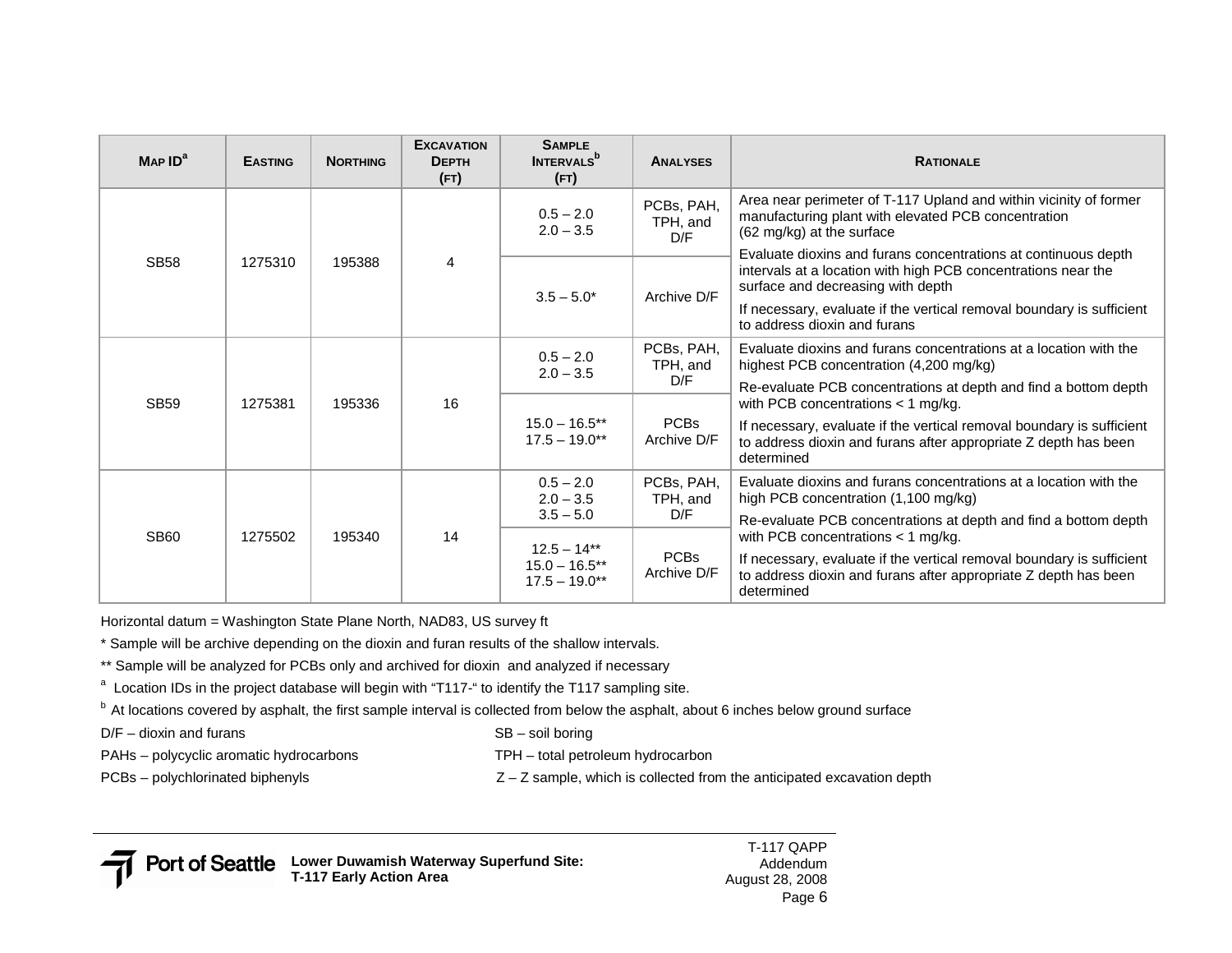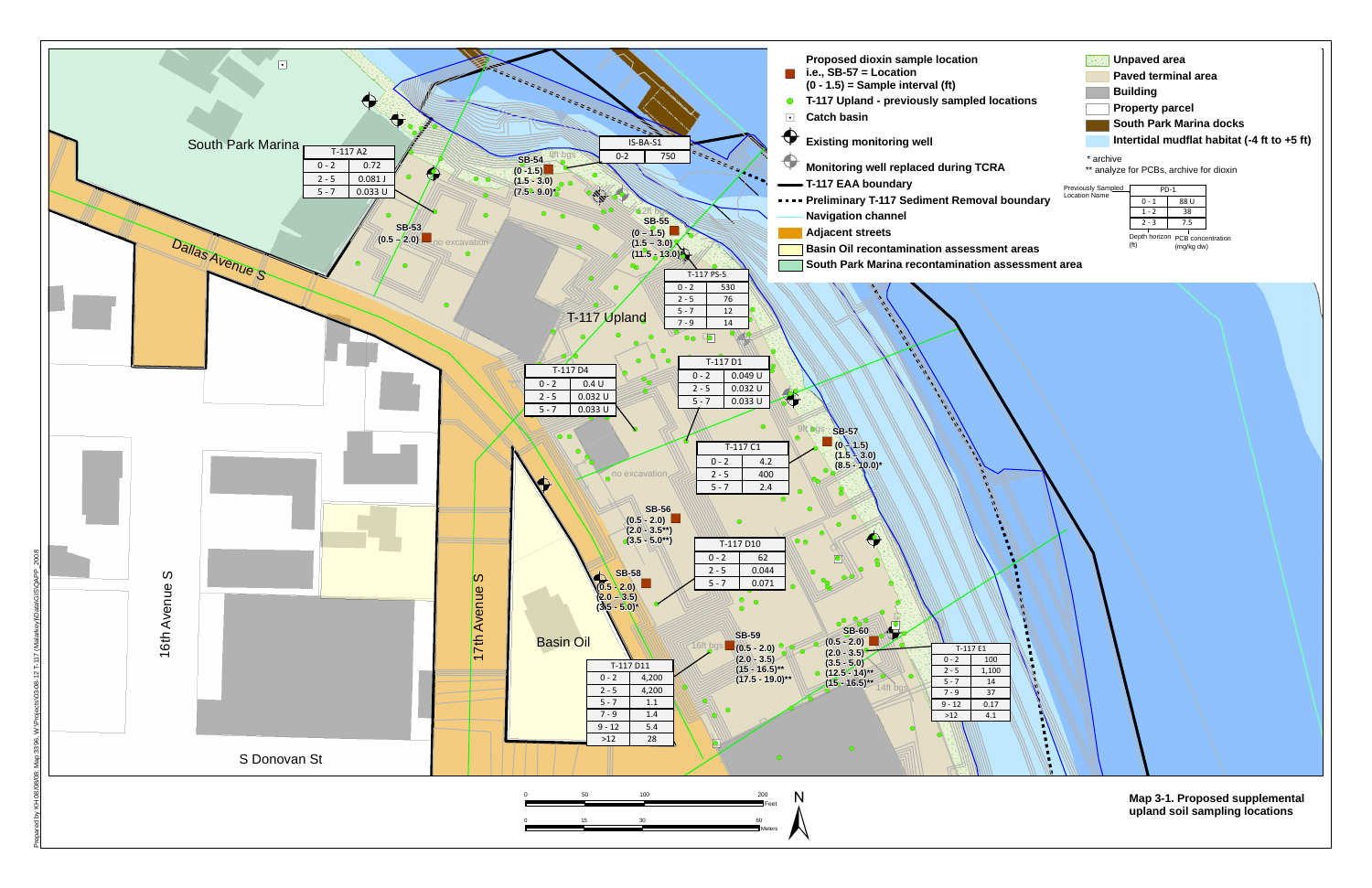### **3.2 SAMPLING METHODS**

#### **3.2.1 Field collection methods**

All field activities will be performed under the direction of the field coordinator, Joanna Florer of Windward, or other oversight personnel and EPA oversight as appropriate. Soil sampling will be accomplished by advancing a hollow-stem auger drill deployed from a drill rig operated by Cascade Drilling, Inc. under the direction of Windward. Refer to the Upland Investigation QAPP (Windward and DOF 2006) for field operations, collection equipment and sample handling procedures. Soil will be homogenized by Windward personnel in the field using stainless steel bowls and spoons and transferred into containers as specified in Table 3-3.

### **Table 3-2. Sample containers for chemical analyses**

| <b>PARAMETER</b>                                    | <b>CONTAINER</b>               |  |  |
|-----------------------------------------------------|--------------------------------|--|--|
| Dioxins and furans <sup>a</sup>                     | $(1)$ 8-oz glass jar           |  |  |
| PCBs as Aroclors <sup>a</sup>                       |                                |  |  |
| PAHs <sup>a,b</sup>                                 | $(1)$ 16-oz glass jar          |  |  |
| TPH-Dx $-$ diesel and motor oil ranges <sup>a</sup> |                                |  |  |
| Total solids                                        | $(1)$ 4-oz glass jar           |  |  |
| Rinsate blank for PCBs, PAHs, and TPH-Dx            | (5) 500-mL glass amber bottles |  |  |

One sample must be collected in duplicate for laboratory quality assurance/quality control (QA/QC) samples

b Target PAHs include anthracene, pyrene, dibenzofuran, benzo(g,h,i)perylene, indeno(1,2,3-cd)pyrene, benzo(b)fluoranthene, fluoranthene, benzo(k)fluoranthene, acenaphthylene, chrysene, benzo(a)pyrene, dibenz(a,h)anthracene, benzo(a)anthracene, acenaphthene, phenanthrene, fluorene, 1-methylnaphthalene, naphthalene, and 2-methylnaphthalene.

PAHs – polycyclic aromatic hydrocarbons

PCBs- polychlorinated biphenyls

TPH-Dx – total petroleum hydrocarbons in the diesel and motor oil ranges

### **3.2.2 Location and sample IDs**

Each location will be assigned a unique identification (ID) number. The first four characters of the location ID will be "T117-" to identify the T117 site, followed by "SB" and two numbers to designate the soil boring location. The location IDs presented on maps will be simplified to just the soil boring number, without the "T117-." For example, location "T117-SB53" is presented on Map 3-1 as "SB53."

Sample IDs will begin with the associated location ID followed by the upper and lower limits of the sampled depth interval. For example, the first 1.5-ft interval collected from SB53 would be designated T117-SB53-0-1.5, and the next continuous interval from the same location would be designated as T117-SB53-1.5-3.0, and so on. If the actual sampling depths differ from the target sampling depths presented in Table 3-1, the sample ID will be adjusted to reflect the actual sampling depth interval.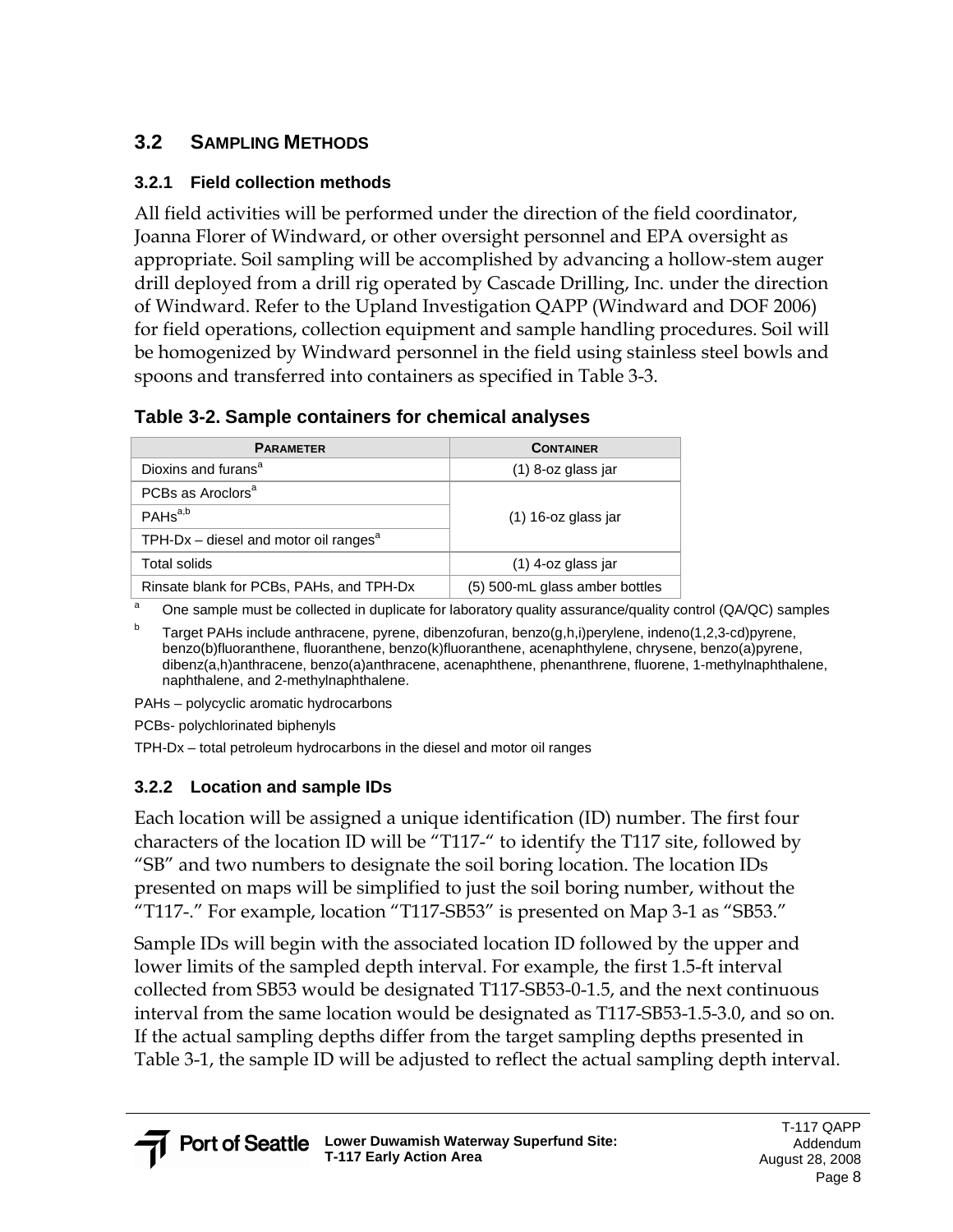### **3.2.3 Field quality assurance/quality control**

Field quality assurance/quality control (QA/QC) will include one field duplicate soil sample and one rinsate blank sample. The field duplicate sample will be analyzed for all parameters, and the rinsate blank sample will be analyzed for PCBs, PAHs, and TPH-Dx only. Field QA/QC samples will be assigned modified sample IDs as described below:

- ◆ The field duplicate sample will be assigned the next available location number at the end of the sequence (as identified in Table 3-1). For example, the field duplicate sample of T117-SB53-0-1.5 would be identified as T117-SB57-0-1.5.
- ◆ The rinsate blank sample will be assigned the same characters as the sample ID collected immediately prior to the collection of the rinsate blank sample, followed by the identifier "-RB." For example, the rinsate blank collected from T117-SB53-0-1.5 would be T117-SB53-0-1.5-RB.

### **3.3 ANALYTICAL METHODS**

Analytical methods and data quality indicators (DQIs) for this sampling effort are summarized in Table 3-3 and are discussed in greater detail in the Upland Investigation QAPP (Windward and DOF 2006).

Sample coolers containing soil and rinsate blank samples for PCBs, PAHs, TPH-Dx, and total solids analyses will be transported directly to ARI by Windward personnel. Soil samples for dioxins and furans analysis will be shipped via overnight delivery to AP, and may be stored frozen at the Windward or ARI until shipment. All samples will be transported in sturdy coolers with wet ice or frozen gel packs using the chainof-custody procedures described in the project QAPP (Windward and DOF 2006).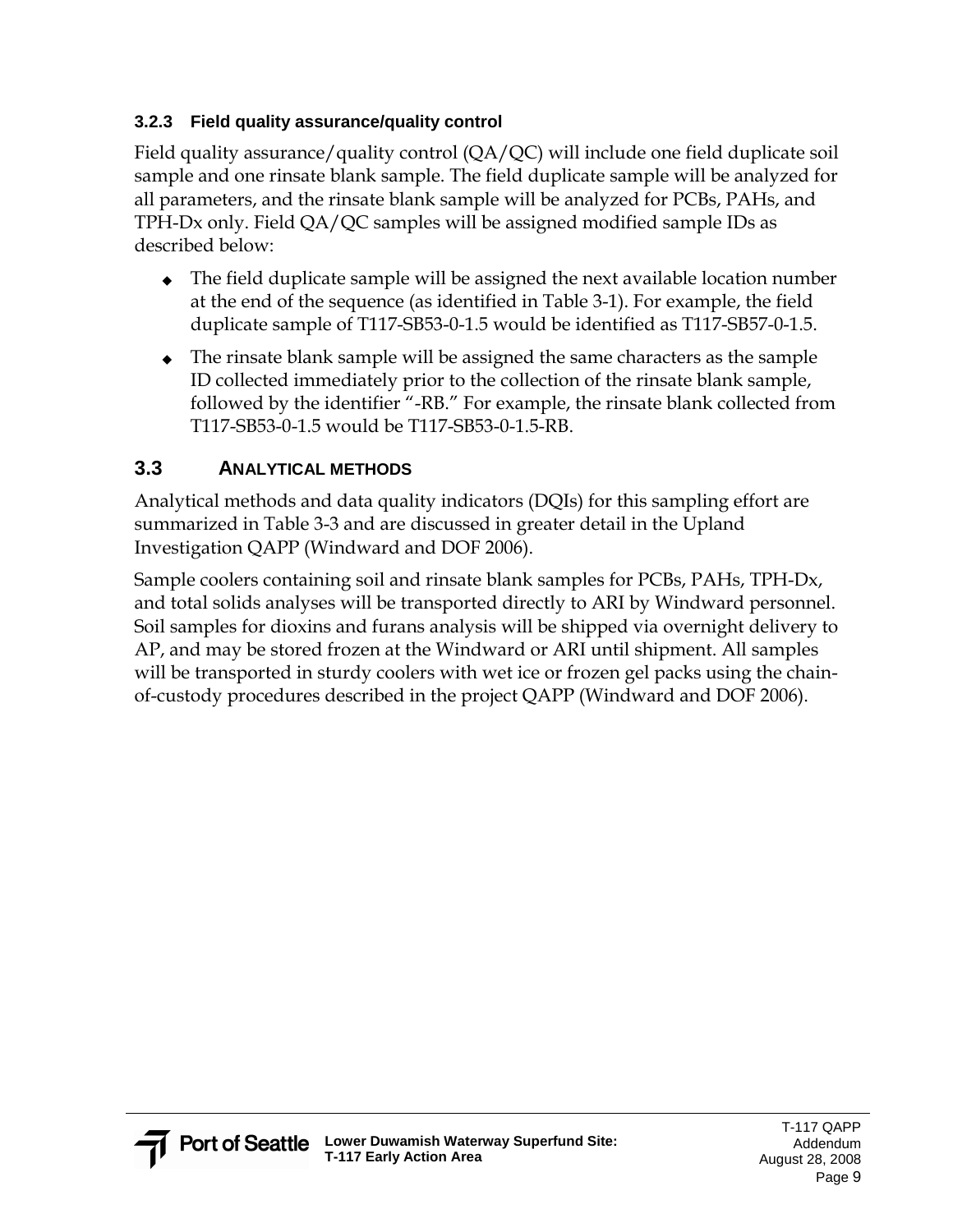|                                      |              |                      |                  | <b>SENSITIVITY</b> |                |      |             |                                        | <b>MAXIMUM SAMPLE</b>                                  |                               |                   |
|--------------------------------------|--------------|----------------------|------------------|--------------------|----------------|------|-------------|----------------------------------------|--------------------------------------------------------|-------------------------------|-------------------|
| <b>PARAMETER</b>                     | <b>UNITS</b> | <b>METHOD</b>        | <b>REFERENCE</b> | <b>RL</b>          | <b>MDL</b>     |      |             | <b>PRECISION ACCURACY COMPLETENESS</b> | <b>HOLDING TIME</b>                                    | <b>PRESERVATIVE</b>           | <b>LABORATORY</b> |
| Dioxins and<br>lfurans               |              | ng/kg dw   HRGC/HRMS | EPA 1613B        | $0.5 - 5.0$        | $0.074 - 0.62$ | ±50% | $50 - 150%$ | 95%                                    | year to extract,<br>40 days to analyze                 | freeze/-20 $C$                | AP                |
| PCBs as<br>Aroclors                  | µg/kg dw     | GC/ECD               | EPA 8082         | 20                 | 4.1            | ±50% | $50 - 150%$ | 95%                                    | 14 days to extract,<br>40 days to analyze <sup>a</sup> | $\text{cool/O} - 6\text{C}$   | ARI               |
| PAHs <sup>b</sup>                    | µg/kg dw     | GC/MS                | <b>EPA 8270D</b> | 67                 | $6 - 27$       | ±50% | $30 - 160%$ | 95%                                    | 14 days to extract, <sup>a</sup><br>40 days to analyze | $\text{cool}/4 \pm 2\text{C}$ | <b>ARI</b>        |
| $TPH-Dx-$<br>diesel and<br>motor oil | mg/kg        | GC/FID               | NWTPH-D          | $5.0 - 10$         | $0.50 - 1.9$   | ±50% | $30 - 130%$ | 95%                                    | 14 days to extract, <sup>a</sup><br>40 days to analyze | $\text{cool}/4 \pm 2\text{C}$ | <b>ARI</b>        |
| <b>Total solids</b>                  | $%$ ww       | oven-dried           | EPA 160.3        | 0.1                | na             | ±20% | na          | 95%                                    | 7 days                                                 | $\text{cool/0} - 6\text{C}$   | <b>ARI</b>        |

#### **Table 3-3. Data quality indicators for sediment analyses**

<sup>a</sup> Aqueous rinsate blanks have a maximum holding time of 7 days to extract and 40 days to analyze, and will be stored at  $0 - 6$  °C.

<sup>b</sup> Target PAHs include anthracene, pyrene, dibenzofuran, benzo(g,h,i)perylene, indeno(1,2,3-cd)pyrene, benzo(b)fluoranthene, fluoranthene, benzo(k)fluoranthene, acenaphthylene, chrysene, benzo(a)pyrene, dibenz(a,h)anthracene, benzo(a)anthracene, acenaphthene, phenanthrene, fluorene, 1-methylnaphthalene, naphthalene, and 2-methylnaphthalene.

- AP Analytical Perspectives
- ARI Analytical Resources, Inc.
- dw dry weight
- EPA US Environmental Protection Agency
- GC/ECD gas chromatography/electron capture detection
- GC/MS gas chromatography/ mass spectrometry
- HRGC/HRMS high resolution gas chromatography/high resolution mass spectrometry
- MDL method detection limit
- na not applicable
- PAHs polycyclic aromatic hydrocarbons
- PCBs- polychlorinated biphenyls
- RL reporting limit
- TPH total petroleum hydrocarbon